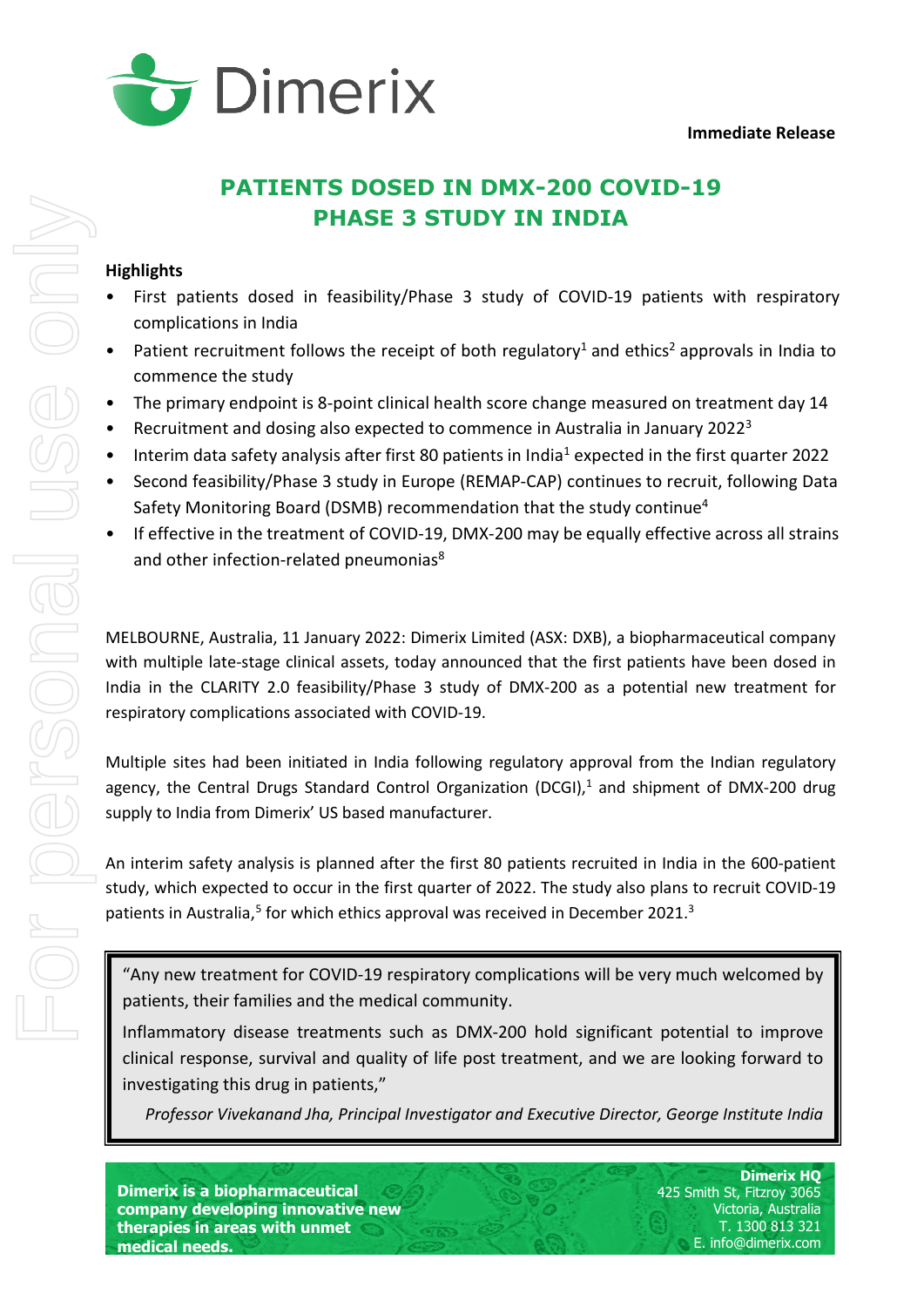### <span id="page-1-0"></span>**COVID-19 Epidemiology**

During the last week, the World Health Organization's (WHO) reported a 71% weekly increase in case numbers globally (27 December 2021 to 2 January 2022). [6](#page-4-5) This corresponds to just under 9.5 million new cases and over 41,000 new deaths reported during this period. In India specifically, in the previous week (29 December 2021 to 4 January 2022), case numbers have surged, ranging from an 8% to 1,212% increase in case numbers in individual states, including a 585% increase in cases in Chhattisgarh where the first patients have been recruited to the CLARITY 2.0 study<sup>[7](#page-4-6)</sup>. Europe has reported a weekly incidence rate increase of 65% where Dimerix is also recruiting patients in a second REMAP-CAP COVID-19 feasibility/Phase 3 clinical study.<sup>[4](#page-0-1)</sup> According to the WHO, the death rate has sadly increased 22% in the past week in the African Region where Omicron was first reported.<sup>[6](#page-1-0)</sup>

The company's approach is based on a clear scientific rationale, is unique and potentially complementary to others being investigated globally, and importantly if effective in this study, would likely be effective against any strain as well as potentially other pneumonias with a common mechanism of action.[8](#page-4-7)

<span id="page-1-1"></span>Antiviral medications are typically effective at preventing damage caused by a virus when administered within 3-5 days of infection (when many are asymptomatic), as the treatment aims to minimise viral replication.<sup>[9](#page-4-8)</sup> In contrast, DMX-200 does not rely on early inhibition of viral replication but aims to prevent the damaging immune response and lung flooding regardless of vaccination or antiviral treatment. As such, DMX-200 may be beneficial for patients with a wide range of respiratory diseases in addition to the various COVID-19 variants.<sup>8</sup>

# *CLARITY 2.0*

The CLARITY 2.0 protocol is a seamless feasibility/Phase 3, investigator initiated, prospective, multicentre, randomised, double blind, placebo-controlled study. The study protocol includes an interim safety analysis after the first 80 patients in India, before seamlessly continuing to enrol the full 600 patients diagnosed with COVID-19.<sup>1</sup> The primary endpoint will be an 8-point clinical health score measured on treatment day 14. The clinical health score is adapted from the categorical scale recommended by the WHO for COVID-19 trials and ranks health states from being discharged with no limitations through to death. Participants will be treated for up to 28 days with long-term outcomes of treatment assessed at 26 weeks.

The study in both Australia and India is led by Professor Meg Jardine, Director of the NHMRC Clinical Trials Centre at The University of Sydney, Australia, in collaboration with Professor Vivek, Jha, Director of The George Institute, India.

# **Two Phase 3 Clinical Studies in Respiratory Complications Associated with COVID-19**

Dimerix lead drug candidate, DMX-200, is being studied as part of two different investigator-led feasibility/Phase 3 studies in COVID-19 patients with respiratory complications, both of which are actively recruiting. As announced on 3 September 2020 and 22 December 2021, for one of these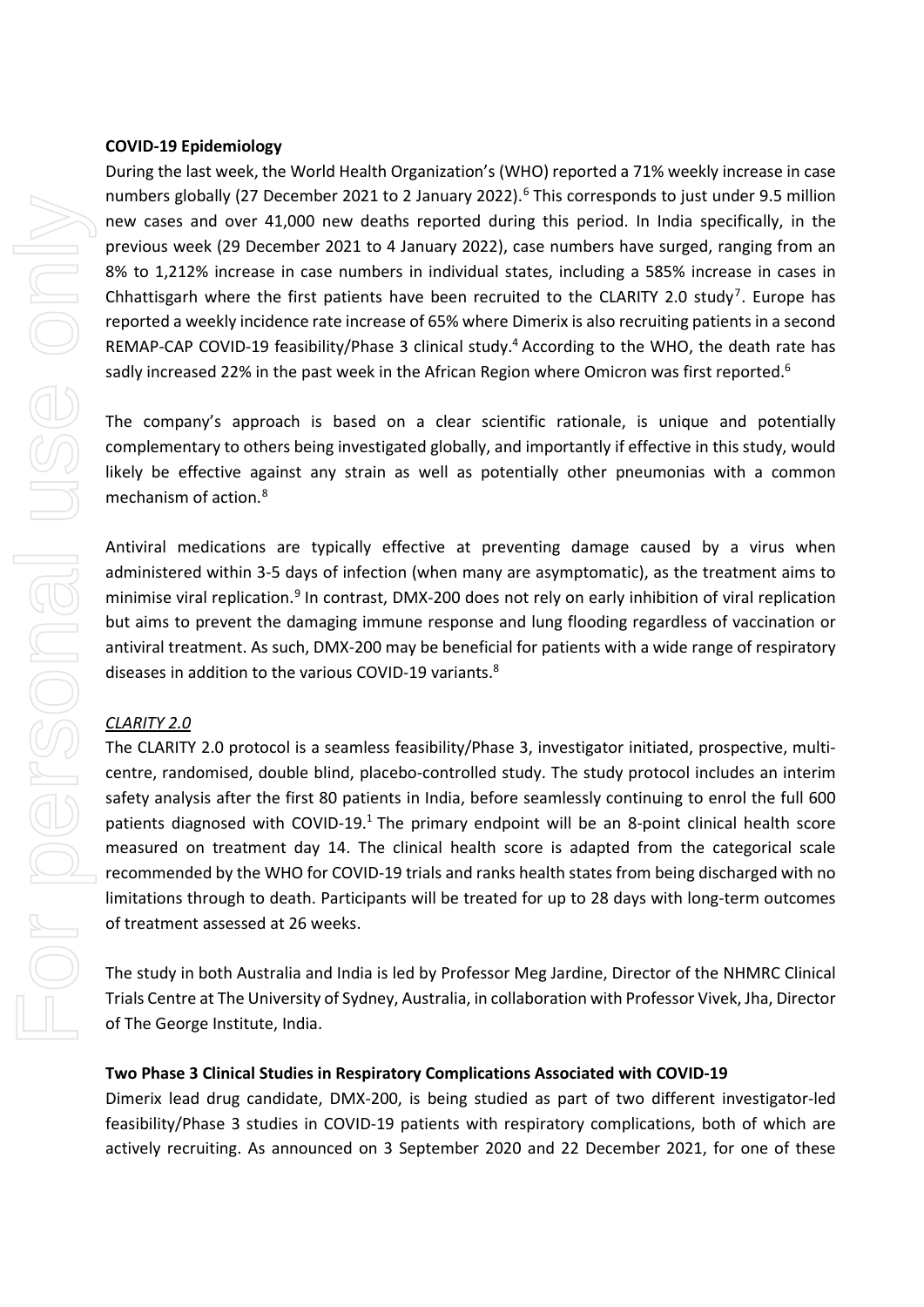studies Dimerix was awarded \$1.1 million from MTPConnect's Biomedical Translation Bridge (BTB) program provided by the Australian Government's Medical Research Future Fund, with support from UniQuest.

Dimerix proactively supports both studies driven by the REMAP-CAP and CLARITY 2.0 teams in providing them information for the regulatory submissions and in supplying DMX-200 to the study sites. Dimerix looks forward to reporting on progress and as key milestones are met.

Dimerix continues to progress the Phase 3 pivotal program in FSGS, a rare kidney disorder without an approved pharmacologic treatment that often leads to end-stage kidney failure, as well as assess the next study design in diabetic kidney disease patients and finally advance the COPD program towards the clinical stage of development.

For further information, please visit our website at www.dimerix.com or contact:

Dr Nina Webster Dimerix Limited Chief Executive Officer & Managing Director Tel: +61 1300 813 321 E: investor@dimerix.com

Follow us on **[LinkedIn](https://www.linkedin.com/company/dimerix-bioscience)** and **[Twitter](https://twitter.com/dimerixltd)**

Monsoon Communications Tel: +61 3 9620 3333 Mob: +61 (0)411 402 737 E: rudim@monsoon.com.au

Rudi Michelson

*Authorised for lodgement by the Board of the Company*

**—END—**

#### **About Dimerix**

Dimerix (ASX: DXB) is a clinical-stage biopharmaceutical company developing innovative new therapies in areas with unmet medical needs for global markets. Dimerix is currently developing its proprietary product DMX-200, for Focal Segmental Glomerulosclerosis (FSGS), respiratory complications associated with COVID-19 and Diabetic Kidney Disease, and is developing DMX-700 for Chronic Obstructive Pulmonary Disease (COPD). DMX-200 and DMX-700 were both identified using Dimerix' proprietary assay, Receptor Heteromer Investigation Technology (Receptor-HIT), which is a scalable and globally applicable technology platform enabling the understanding of receptor interactions to rapidly screen and identify new drug opportunities. Receptor-HIT is licensed non-exclusively to Excellerate Bioscience, a UK-based pharmacological assay service provider with a worldwide reputation for excellence in the field of molecular and cellular pharmacology.

#### **About DMX-200**

DMX-200 is the adjunct therapy of a chemokine receptor (CCR2) antagonist administered to patients already receiving an angiotensin II type I receptor (AT1R) blocker - the standard of care treatment for hypertension and kidney disease. DMX-200 is protected by granted patents in various territories until 2032.

In 2020, Dimerix completed two Phase 2 studies: one in FSGS and one in diabetic kidney disease, following a successful Phase 2a study in patients with a range of chronic kidney diseases in 2017. No significant adverse safety events were reported in any study, and all studies resulted in encouraging data that could provide meaningful clinical outcomes for patients with kidney disease. DMX-200 is also under investigation as a potential treatment for acute respiratory distress syndrome (ARDS) in patients with COVID-19.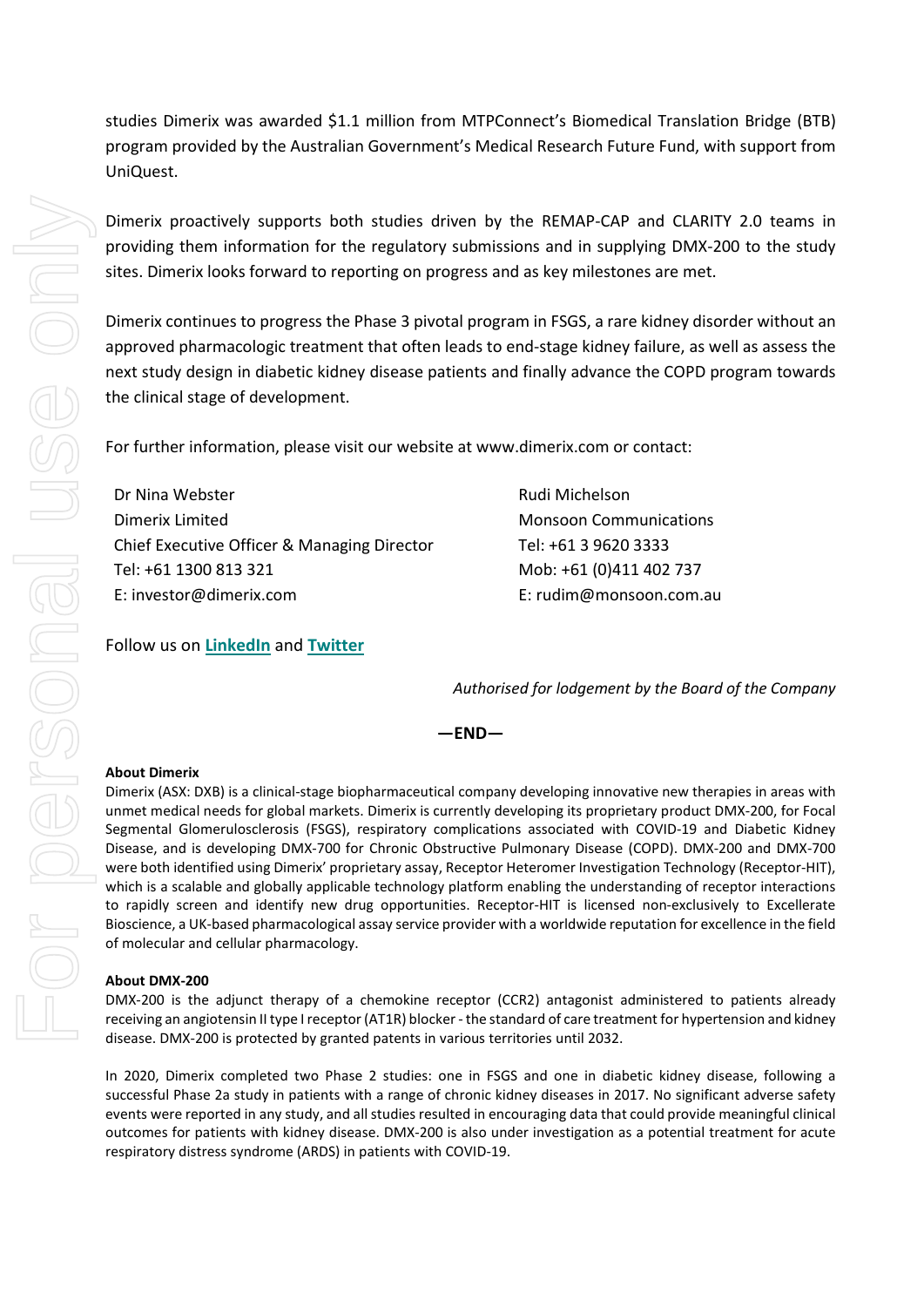#### *Respiratory Complications associated with COVID-19*

Patients hospitalised with COVID-19 typically have acute lung dysfunction due to the immune response to the virus. However, while the long-term effects on the lung from COVID-19 remain largely unknown, it is widely accepted that COVID-19 will result in acute injury in the same way as previous coronavirus infections such as SARS and MERS. As such, it is likely to result in chronic lung fibrosis in many patients, leading to poor quality of life, high ongoing hospitalisation requirements and ultimately a poor prognosis.

<span id="page-3-0"></span>Globally, and prior to COVID-19, respiratory distress affected more than 3 million people a year in 2019 accounting for [10](#page-4-9)-15% of intensive care unit admissions, and approximately 200,000 patients each year in the United States.<sup>10</sup> The market size of Acute Respiratory Distress Syndrome (ARDS) in the seven major markets was expected to grow to US\$934.81 million in 2026.<sup>[11](#page-4-10)</sup> However, it is also likely to grow further as a result of the 2020 pandemic. The death rate associated with ARDS is high, with overall mortality between 30 and 40%.<sup>10</sup> The estimated average costs of treatment in an ICU unit with artificial ventilation total approximately US\$100,000 per patient, with the average length of stay in ICU as a result of ARDS being 25 days, and the average length of hospitalisation being approximately 47 days.<sup>[12](#page-4-11)</sup> However, there are also significant costs associated with additional post-discharge treatment. There is no known prevention of ARDS currently available, nor is there any known cure.

#### *FSGS*

FSGS is a rare disease that attacks the kidney's filtering units, where blood is cleaned (called the 'glomeruli'), causing irreversible scarring. This leads to permanent kidney damage and eventual end-stage failure of the organ, requiring dialysis or transplantation. For those diagnosed with FSGS the prognosis is not good. The average time from a diagnosis of FSGS to the onset of complete kidney failure is only five years and it affects both adults and children as young as two years old.[13](#page-4-12) For those who are fortunate enough to receive a kidney transplant, approximately 40% will get re-occurring FSGS in the transplanted kidney.<sup>[14](#page-4-13)</sup> At this time, there are no drugs specifically approved for FSGS anywhere in the world, so the treatment options and prognosis are poor.

<span id="page-3-1"></span>FSGS is a billion-dollar plus market: the number of people with FSGS in the US alone is just over 80,000,<sup>15</sup> and worldwide about 210,000. The illness has a global compound annual growth rate of 8%, with over 5,400 new cases diagnosed in the US alone each year<sup>15</sup>. Because there is no effective treatment, Dimerix has received Orphan Drug Designation for DMX-200 in both the US and Europe for FSGS. This is a special status granted to a drug to treat a rare disease or condition; the designation means that DMX-200 can potentially be fast-tracked, and receive tax and other concessions to help it get to market.

DMX-200 for FSGS has been granted Orphan Drug Designation by the FDA and EMA. Orphan Drug Designation is granted to support the development of products for rare diseases and qualifies Dimerix for various development incentives including: seven years (FDA) and ten years (EMA) of market exclusivity if regulatory approval is received, exemption from certain application fees, and an abbreviated regulatory pathway to approval.

Dimerix reported positive Phase 2a data in FSGS patients in July 2020.

#### **References**

- <sup>1</sup> ASX 24 September 2021<sup>2</sup> ASX 10 March 2021
- <sup>2</sup> ASX 10 March 2021
- $3$  ASX 23 December 2021
- $4$  ASX 16 December 2022
- <sup>5</sup> ASX 15 October 2021
- <sup>6</sup> WHO Weekly epidemiological update on COVID-19 6 January 2022:
- https://www.who.int/publications/m/item/weekly-epidemiological-update-on-covid-19---6-january-2022
- <sup>7</sup> WHO India Coronavirus Disease (COVID-19) Situation Report 101: https://cdn.who.int/media/docs/defaultsource/wrindia/situation-report/india-situation-report-101.pdf
- <sup>8</sup> Dysregulation of the CCR2/MCP-1 system has been extensively implicated in the pathogenesis of COVID-19 across all know strains (see Szabo, et al., 2020, Merad, et al., 2020; Xiong, et al, 2020, Wu, et al., 2021). In COVID-19, DMX-200 is hypothesised to work by inhibiting recruitment of activated monocytes to the lung. DMX-200 prevents recruitment of activated monocytes to areas of inflammation by blocking signalling of CCR2. This mechanism of action relates to the host (human) immune response to all infections, rather than a specific virus or strain leading to the conclusion that if DMX-200 is successful in showing benefit for patients with one strain of